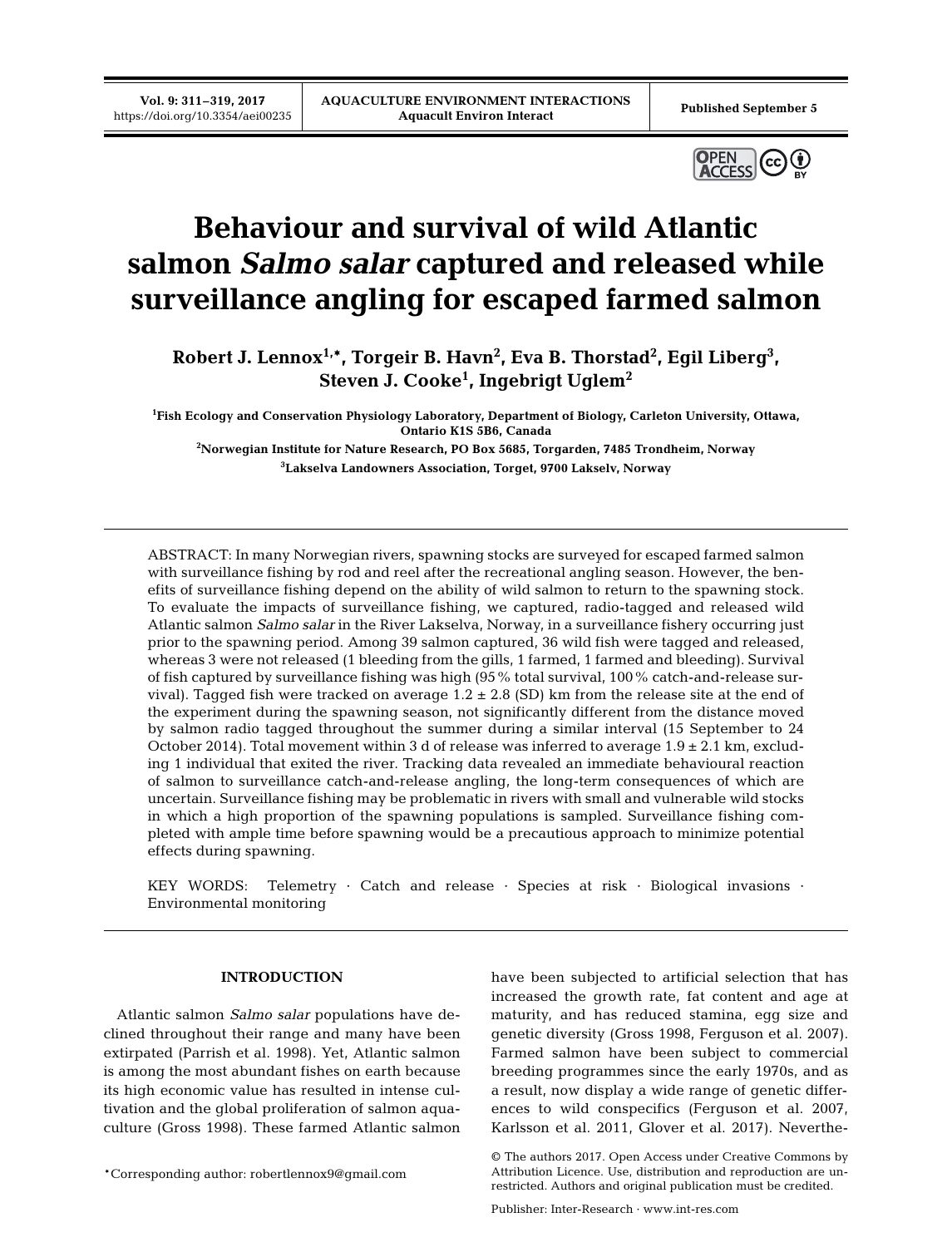less, farmed salmon may still interbreed with wild salmon, potentially causing significant outbreeding effects (Mc Ginnity et al. 1997, 2003, Fleming et al. 2000, Skaala et al. 2012). Salmon that escape aquaculture facilities enter the ocean and may aggregate with conspecifics at marine feeding areas prior to maturing and migrating into fresh water (Hansen & Jacobsen 2003). The proportion of escaped farmed salmon in samples of Atlantic salmon from Norwegian rivers varied on average between 9 and 18% close to the spawning period during 2006 to 2015 (SBSM 2016). The occurrence of escaped farmed salmon in Norwegian rivers across many years has resulted in a significant genetic introgression from farmed salmon in many wild populations (Glover et al. 2012, 2013, Skaala et al. 2012, Karlsson et al. 2016). In the most recent of these studies, Karlsson et al. (2016) reported that significant genetic introgression was observed in 77 out of 147 Norwegian rivers analysed. Furthermore, outside Norway, introgression of escapees has also been observed (Cro zier 1993, Clifford et al. 1998). A recent study has shown that gene flow from escaped farmed salmon has altered age and size at maturation in wild Atlantic salmon in many Norwegian rivers (Bolstad et al. 2017).

Intrusion of non-native salmon threatens the gene tic integrity and viability of wild salmon (Fleming et al. 2000, McGinnity et al. 2003, Skaala et al. 2012). Anglers may be able to recognize, and subsequently remove, escaped farmed salmon by identifying morphological differences, but genetic analyses or scale reading is necessary for accurate determination in many instances (Lund & Hansen 1991, Fiske et al. 2005). Scale sampling programmes from recreational fisheries can provide evidence about the extent of farmed salmon intrusion in wild salmon rivers. However, farmed Atlantic salmon are known to enter rivers later in the season than wild fish (e.g. Moe et al. 2016, Svenning et al. 2017), and often after the recreational fishery has closed. Therefore, scale samples obtained during the summer underestimate the extent of farmed salmon in the population. To address this, many rivers have specialized surveys of the spawning stock for escaped farmed fish using rod and reel in the autumn, a time when the highest number of fish have entered the river, to collect scales from a more representative sample of the spawning population in the river. Inevitably, many wild Atlantic salmon are captured by these surveillance fisheries, which are intended to be released unharmed so that they can return to pre-spawning and spawning activities.

Survival of Atlantic salmon released by rod and reel is consistently high (Lennox et al. 2017), but there is evidence that recreational angling can alter the behaviour of wild Atlantic salmon during their upriver migration (Mäkinen et al. 2000, Thorstad et al. 2003, Havn et al. 2015). Many Atlantic salmon captured in summer fisheries are captured during the upriver movement phase of migration, which begins after river entry. Fish captured in surveillance fisheries are likely to have completed upriver movement and be in the holding phase of the migration, at or near the spawning destination (Økland et al. 2001). Capture, handling (including scale removal for analysis) and release of wild Atlantic salmon in autumn surveillance fisheries may result in mortality of released fish or elicit similar behavioural re sponses such as long movements away from the holding sites. Success of surveillance fisheries is contingent on balancing the benefits of enumerating the intrusion of farmed salmon against the potential im pacts that could be imparted on wild salmon caught and released close to the time of spawning, which remains poorly understood. To determine whether wild Atlantic salmon captured by autumn surveillance fishing with rod and reel are negatively impacted by catch-and-release angling, we tagged salmon with radio transmitters after capture and scale sampling and monitored in-river movements until the spawning season.

## **MATERIALS AND METHODS**

## **Study site**

The study was performed in the River Lakselva, Finnmark, Norway. Lakselva discharges into the Porsanger Fjord and has 45 km available to wild Atlantic salmon. Most of the salmon spawn in river reaches below 2 lakes (Lennox et al. 2016). The recreational fishing season for Atlantic salmon concludes on 31 August, and fishing for sea trout *Salmo trutta* concludes on 15 September. Surveillance fishing is then conducted until approximately 2 wk prior to peak spawning. For this study, surveillance fishing was conducted between 19 September and 2 October 2016. During this period, water temperatures were (mean  $\pm$  SD) 9.6  $\pm$  0.6°C (range = 8.4–10.7°C) as measured by a water temperature logger (HOBO Pendant Temperature/ Light Data Logger 64K-UA-002-64) deployed in a shaded area of the river at 9 river kilometres (rkm, i.e. km from the river mouth) at a depth of 2 m from the surface.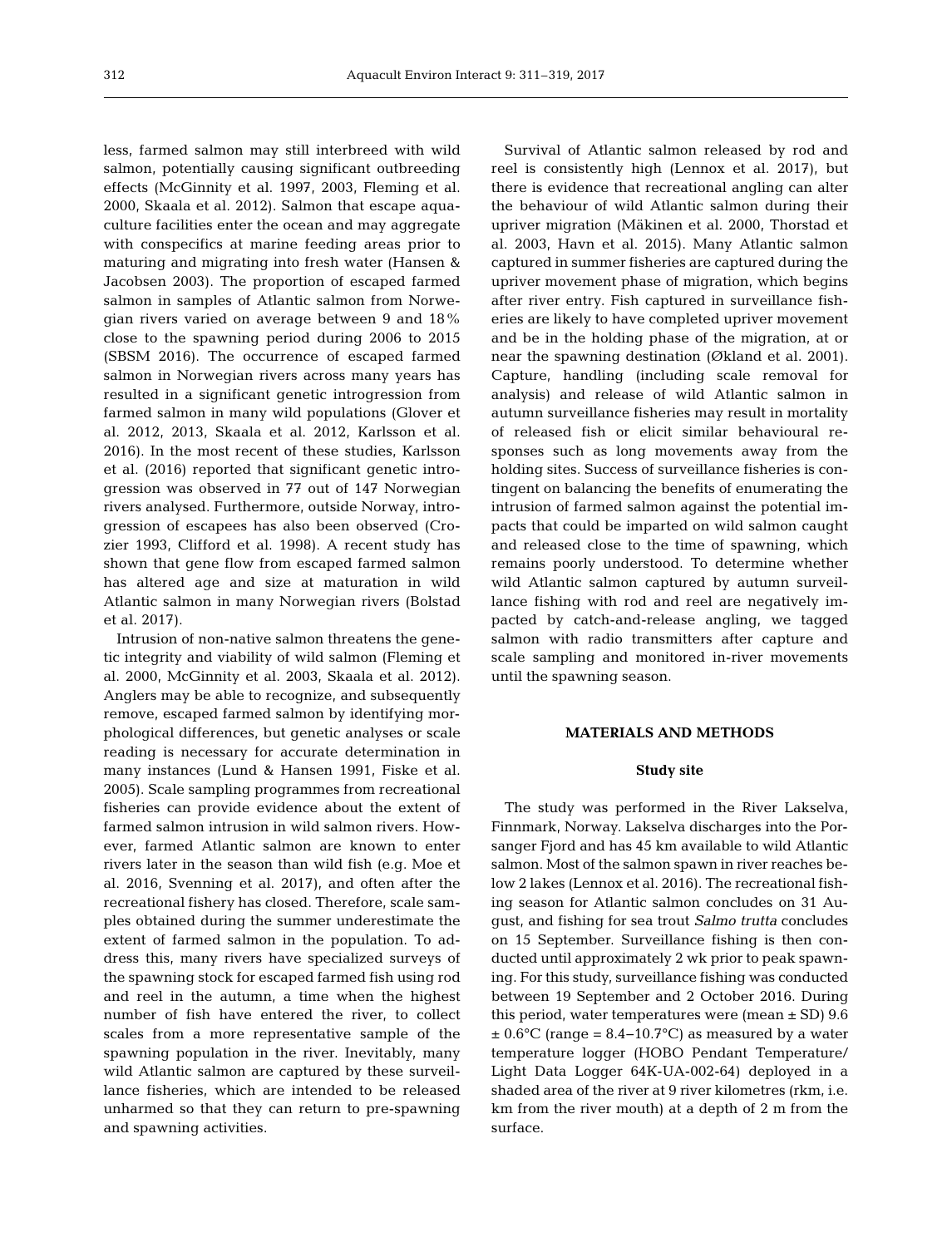### **Experiments**

All tagged salmon were captured by 3 anglers. Sex was visually determined by secondary sexual traits such as development of kype and colouration. Our research was conducted on 19 female (mean  $\pm$  SD = 98  $\pm$ 20 cm total length [TL]; range = 58−116 cm TL) and 20 male (77  $\pm$  21 cm TL; range = 55–113 cm) Atlantic salmon captured by surveillance fishing. Five individuals ( $65 \pm 8$  cm TL; 4 male, 1 female) were considered to be freshly entered into the river based on their silver colouration; 1 of these fish had sea lice attached with egg strings, which indicates that it had very recently entered fresh water. Salmon were captured by artificial flies ( $N = 19$ ) and lures (i.e. metal spoons;  $N =$ 20). After fighting for an average  $(\pm SD)$  of  $321 \pm 270$  s, salmon were landed in a knotless mesh landing net  $(N = 37)$  or tailed  $(N = 2)$  and were rapidly transferred into a water-filled PVC tube by placing the fish into a plastic sling designed to hold fish with enough water to respire. The fish's eyes were covered by a damp towel in the tube to keep it calm. Each fish was measured (TL in cm), sexed, assessed for colour (silver, intermediate or brown) and tagged. Tags were rectangular  $(21 \times 52 \times 11 \text{ mm}$ , mass in air = 15 g) coded radio transmitters (Advanced Telemetry Systems) in the frequency range 142.144–142.484 MHz. The tags were attached by passing steel wire (0.8 mm) through hypodermic needles inserted between the pterygiophore bones. A white plastic backplate was placed on the opposite side from the tag (see Lennox et al. 2015, 2016). After tagging, 5 to 8 scales were removed from the fish's right side, posterior to the dorsal fin near the midline using needle-nose pliers; these scales were used to determine the origin of the fish as wild or escaped farmed. Total exposure to air from landing the fish to release was (mean  $\pm$  SD) 2  $\pm$  2 s (range = 0–7 s). Fish were held in water for  $62 \pm 82$  s (range = 0–6 min) before they swam away volitionally.

The position of each fish in the river was determined at 1 h, 1 d, 2 d and 3 d after capture as well as once weekly until 24 October. Positions were determined using a vehicle-mounted ATS R4500CD coded receiver datalogger attached to either a dipole antenna (Magnetic Roof-Mount Dipole, Laird Technologies) or a 4-element Yagi antenna for precise determination. To ensure adequate coverage of the river and to note any fish that moved out of the tracking area, directional stationary logging stations mounted with two 6-element Yagi antennas each were also established near the confluence of the river with the fjord at 4 rkm and at 20 rkm, beyond which access by road is limited. Fine-scale positioning permitted the identification of upstream movement of fish, indicating survival and also to calculate movement from the capture site after sampling. Observation by snorkeling or sudden position movements provoked by snorkeling were used to confirm survival (on 6 and 23 October 2016) for fish that were not recorded to move upstream between tracking surveys.

#### **Data analysis**

Catch-and-release mortality was calculated as the percentage of fish determined to have died based on the radio tracking after release. Fish that moved upriver immediately after release required an additional upriver movement occurring more than 2 d after release to be considered a survivor. Snorkel surveys were conducted to verify survival of any salmon for which there was doubt about survival. Total mortality was calculated by adding delayed mortality and immediate mortality (i.e. the sample fish that were killed due to extensive bleeding).

Tracking data were imported into ArcGIS software (ESRI 2011) to calculate the distance from the river mouth of each position in rkm. Positions for each fish were then used to determine the extent of downriver movement immediately after release and the final position in the river relative to the release location. Because fish were tracked at fixed intervals in the first 3 d, we could infer the minimum movement in this period by summing the absolute values of the changes in position of fish in the river from each tracking point. Final positions of fish compared to the release site were calculated and compared to the change in position of fish tagged in the summer recreational fishery in 2014 (Lennox et al. 2016). The 2014 data comprised 21 fish that were tracked on 24 October and 15 September, which is a comparable period to that in 2016. However, fish in 2014 were tagged during the summer (13 July to 29 August) and we therefore interpreted movement of those fish as expected movement of fish during this period. We excluded 1 fish from 2016 that exited the river and compared the relative movement of fish in the September− October period for salmon tagged in the 2 experiments with a Welch 2-sample *t*-test implemented with the *t.test* function in R (R Core Team 2017).

To determine which factors influenced movement of salmon from the release site within the 3 d fixed interval tracking period, generalized least squares regression was implemented with the *gls* function in the R package nlme (Pinheiro et al. 2016). The model is based on 32 salmon given that 4 individuals had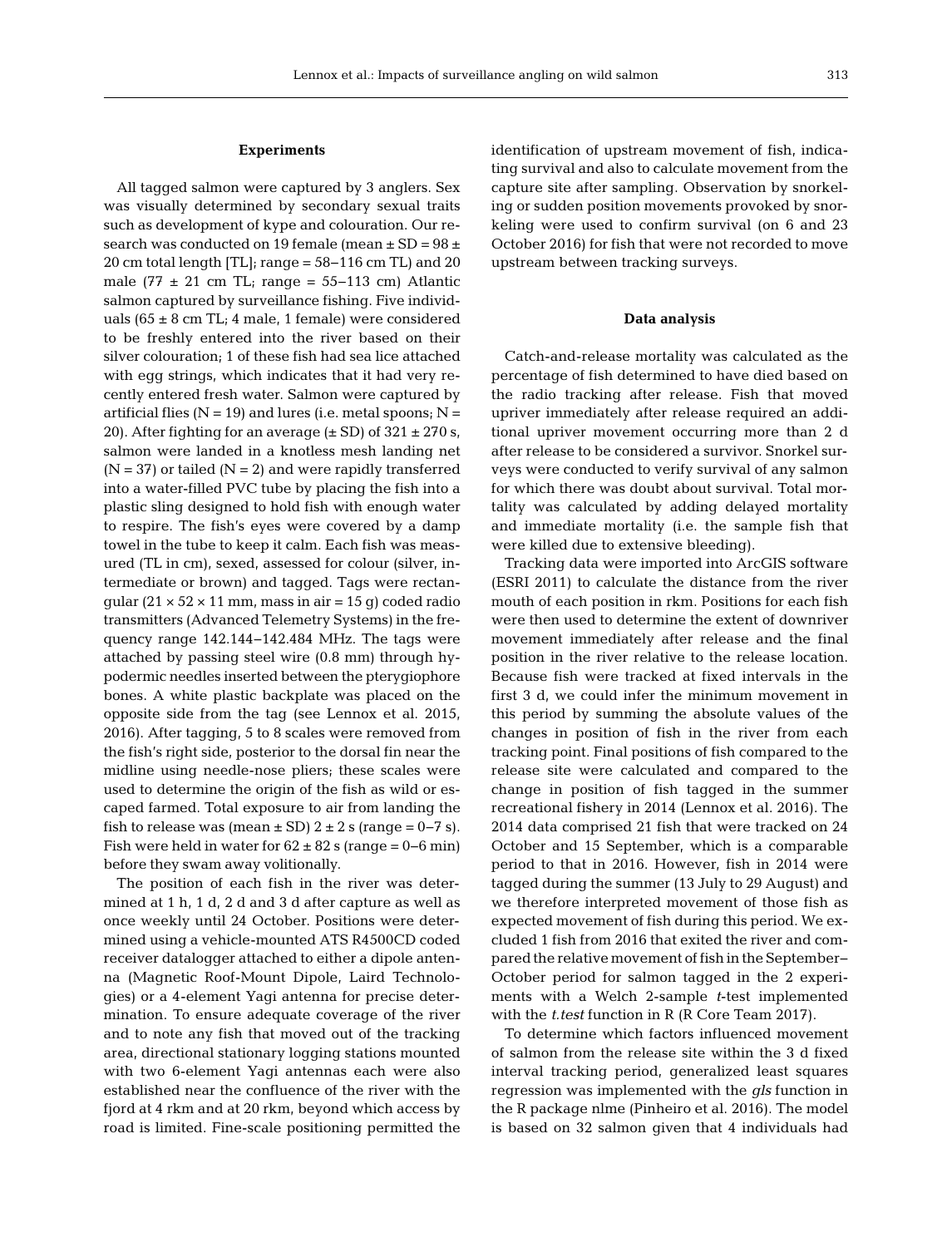incomplete tracking records within 3 d. The full model is presented as the final model. Generalized least squares regression was used instead of multiple linear regression because it can incorporate variance structures that account for heteroscedasticity in model residuals (Pinheiro et al. 2016). The dependent variable, inferred distance moved within 3 d, was log transformed to account for non-normality of residuals and a varIdent variance structure was incorporated in the model to account for heteroscedasticity of the bleeding predictor variable, which was coded as a factor (Pinheiro et al. 2016). In all statistical analyses, significance was assessed at  $\alpha$  = 0.05.

## **RESULTS**

Among the 39 Atlantic salmon captured, 2 individuals incurred injury to the gills and were not released (1 of farmed origin, 1 wild). One additional individual was determined to be of farmed origin based on external traits and was also not released (farmed origin of this individual was later confirmed by expert scale analysis); all other individuals were confirmed by scale analysis to be of wild origin. Therefore, the sample of tagged fish consisted of 36 wild Atlantic salmon (mean  $87 \pm 20$  cm TL; range = 55–116 cm). Every salmon that was released was confirmed to have survived the surveillance fishing based on in-river movements made after release, observation by snorkeling and/or by sudden changes in position provoked by snorkeling. Catch-and-release survival was therefore 100%. Total survival of the fish captured during the monitoring was 95%, considering that 2 individuals were killed due to injuries. One individual (1 sea

winter 62 cm male, brown coloured at release) was recorded passing by the stationary logger near the river mouth 13 rkm downriver from the release location before it disappeared from the river, and most likely did not spawn in Lakselva. Movements by this fish were determined to be volitional, and not the passive drifting of a fish carcass, based on the periodic up- and down-river movements recorded by the stationary logger.

Three of the fish that were released were bleeding slightly; of these, 2 were captured by lures and 1 by a fly. One of the bleeding fish shook the hook out while in the net, indicating that it was not likely lodged in a critical location, 1 was hooked in both the upper and lower jaws simultaneously, and 1 was hooked in the corner of the jaw.

Within 1 h of release, salmon were on average  $(\pm SD)$  0.04  $\pm$  0.12 rkm downriver from the release site (range =  $-0.52$  to 0.17 rkm; Table 1), although 17 (47%) were approximately in the same position  $(\pm 20 \text{ m})$  as where they were released and 75% were within  $\pm 100$  m (Fig. 1). One day after release, 33% were within  $\pm 100$  m of the release location; 1 moved upriver 2.5 rkm and another moved down 2.5 rkm

Table 1. Summary of distance (river km, rkm) moved by Atlantic salmon *Salmo salar* released during surveillance fishing. Each fish was tracked 1 h, 1 d, 2 d and 3 d after release. Mean, median, standard deviation (SD) and range of relative distances and absolute distances from the release site are presented. Number of fish tracked in each sample is also included because some positions were not available due to tracking error. For the final positions, 1 fish that exited the river was excluded from the total

| Timepoint      | N  | Mean<br>(rkm) | SD   | Median<br>(rkm) | Range<br>(rkm)  |
|----------------|----|---------------|------|-----------------|-----------------|
| Relative       |    |               |      |                 |                 |
| 1 h            | 36 | $-0.04$       | 0.12 | 0.00            | $-0.52-0.17$    |
| 1d             | 36 | 0.15          | 0.92 | 0.00            | $-2.50 - 2.50$  |
| 2d             | 34 | 0.33          | 1.86 | 0.12            | $-4.74 - 5.23$  |
| 3 d            | 32 | 0.23          | 1.86 | 0.12            | $-6.38 - 3.47$  |
| Final          | 35 | 1.23          | 2.79 | 0.29            | $-2.98 - 11.11$ |
| Absolute       |    |               |      |                 |                 |
| 1 h            | 36 | 0.07          | 0.11 | 0.00            | $0.00 - 0.52$   |
| 1 <sub>d</sub> | 36 | 0.58          | 0.71 | 0.27            | $0.00 - 2.50$   |
| 2d             | 34 | 1.20          | 1.44 | 0.58            | $0.00 - 5.23$   |
| 3 d            | 32 | 1.13          | 1.48 | 0.50            | $0.00 - 6.38$   |
| Final          | 35 | 1.82          | 2.44 | 0.76            | $0.02 - 11.11$  |



Fig. 1. Changes in position of individual Atlantic salmon *Salmo salar* caught by surveillance fishing in Lakselva, Norway in 2016. Positions were recorded by manual tracking 1 h, 1 d, 2 d and 3 d after release. Distances are presented relative to the river mouth (river km, rkm)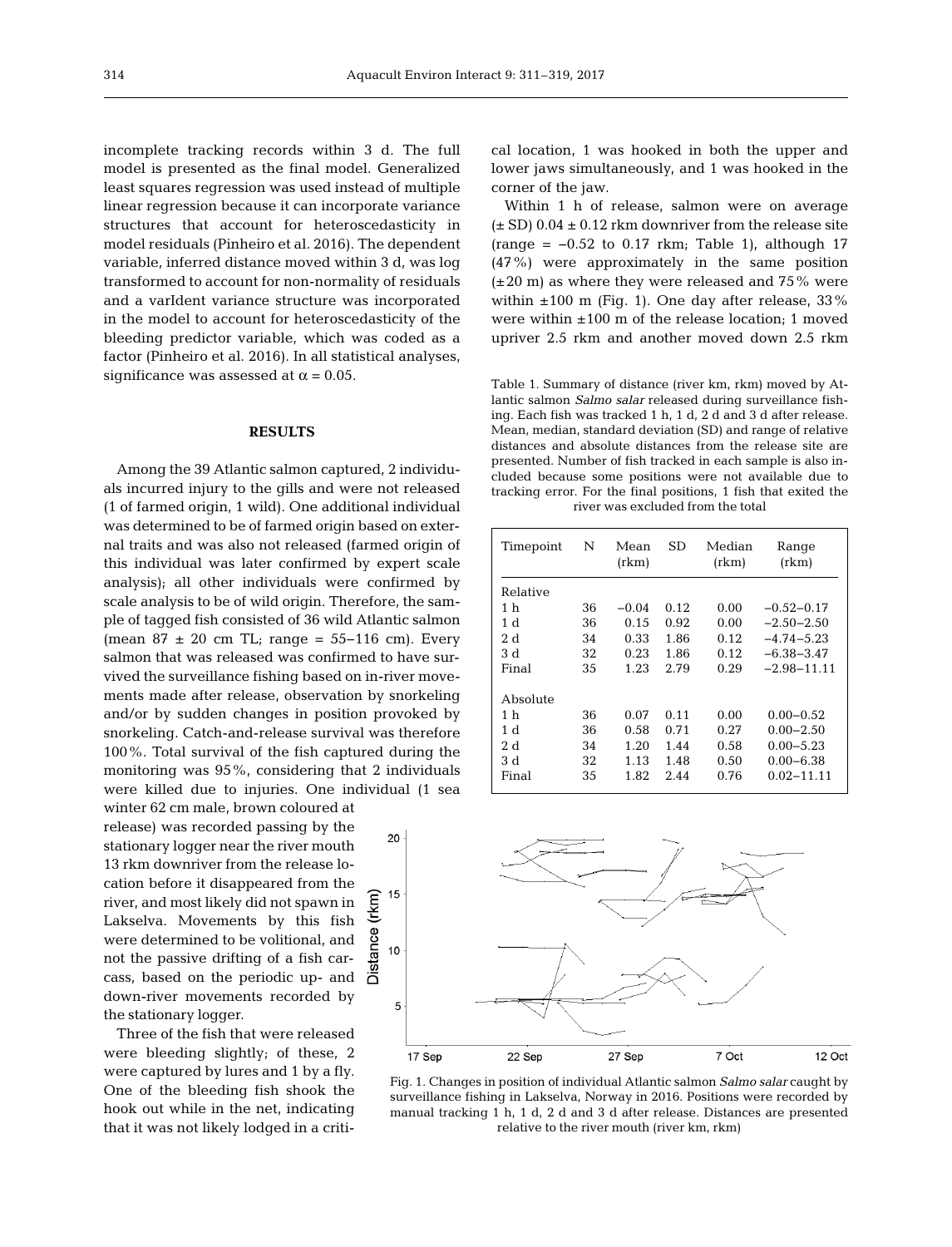

Fig. 2. Proportion of Atlantic salmon *Salmo salar* positioned downriver, within 100 m, or upriver of the release location after 1 h, 1 d, 2 d, 3 d and at the end of the study

(Fig. 2). After Day 2, only 15% were within  $\pm 100$  m and after Day 3, 19% were within  $\pm 100$  m. The final position of salmon, taken at the end of October, was on average  $(\pm SD)$  above the release location by 1.23  $\pm$ 



Fig. 3. Relative distances travelled by Atlantic salmon *Salmo salar* captured in a surveillance fishery. The colour scale indicates the temporal change in position of fish in the river based on fixed interval tracking and logging station data in days after tagging. The asterisk demarcates the fish that exited the river prior to spawning

2.80 rkm (range = −2.98 to 11.11 rkm), and only 1 individual (3%) was within 100 m of the release site (Fig. 3). More fish moved upriver than downriver from the release site, suggesting that movements were volitional rather than the result of being swept downcurrent. The net change in position was not significantly different for the 2016 fish captured by surveillance fishing compared to fish captured in the summer recreational fishery in 2014 *(t* = −0.89, df = 36.84, p = 0.38; Fig. 4). The farthest point recorded from the release site was on average  $(\pm SD)$  2.19  $\pm$  2.87 rkm, although the median was 0.96 rkm.

The inferred distance moved within 3 d of release was on average  $(\pm$  SD) 1.93  $\pm$  2.11 km. Silver coloured and male fish moved more than brown and female fish, but the differences were only weakly significant (Table 2). No other predictors were significant in the model (Table 2).

## **DISCUSSION**

Physical and physiological impacts of capture and handling result in some mortality of fish captured in fisheries (Arlinghaus et al. 2007, Lennox et al. 2017).

> It is therefore expected that the surveillance fishery would result in the mortality of some wild fish, and, similar to other studies of Atlantic salmon, that this mortality would be infrequent. Immediate mortality of salmon in the surveillance fishery, resulting from damage caused by the hook, was similar to that in other studies (3−10%; Havn et al. 2015, Lennox et al. 2015, 2016). Delayed mortality of salmon in the surveillance fishery was nil, which is consistent with other assessments using telemetry that have generally identified infrequent post-release mortality, with high water temperature being the most important predictor of post-release mortality (Lennox et al. 2017). Water temperatures in September and October are cooler than during the summer and therefore high water temperature is not likely to be a risk factor for surveillance fishing mortality. This does not preclude the occasional immediate mortality event such as we observed here, but in general, mor-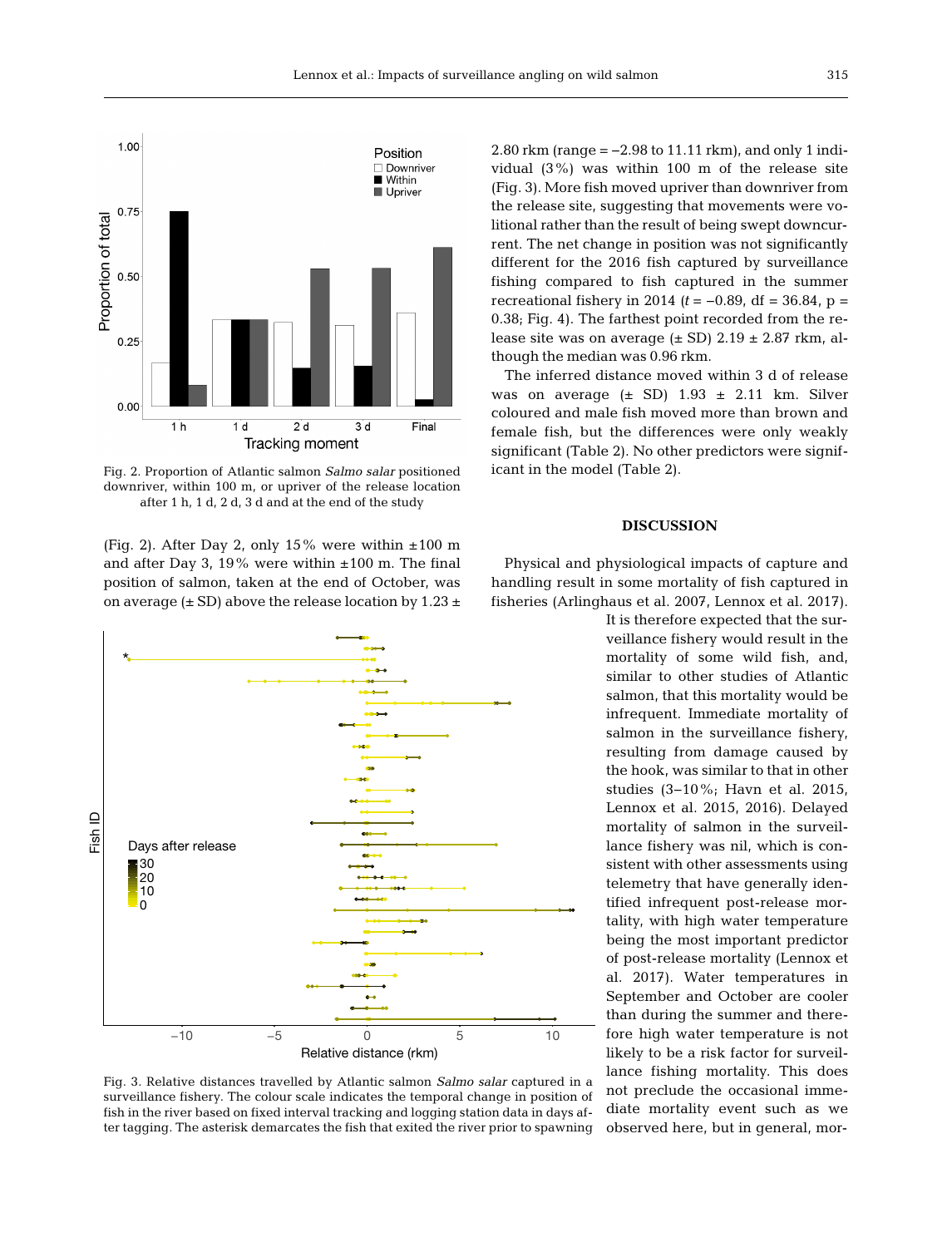

Fig. 4. Positions of Atlantic salmon *Salmo salar* released from a summer recreational fishery ( $N_{2014}$  = 21) and surveillance fishery ( $N_{2016}$  = 35, having excluded 1 fish that exited prior to spawning). Positions for the 2014 fish were taken on 24 October 2014 and are relative to positions taken on 15 September 2014. Positions for 2016 are the final positions in the river taken on 22−24 October relative to the release site. Points are overlaid within the violin plots to show the positions of individual fish

tality in fall surveillance fisheries would appear to be negligible.

Capture and handling are known to cause biochemical disturbances in fish (see Thorstad et al. 2003 for data on Atlantic salmon blood analyses in response to angling), which can manifest as behavioural anomalies or impairment (Mäkinen et al. 2000, Thorstad et al. 2003, Havn et al. 2015). Even though all released salmon survived the surveillance fishery,

Table 2. Generalized least squares regression of logtransformed movement within 3 d by Atlantic salmon *Salmo salar* released by surveillance anglers during the autumn fishing season. P-values are relative to the reference levels of categorical variables (reference levels for each factor: Gear = Fly, Sex = Female, Colour = Brown, Bleeding = Negative)

| Fixed effect          | Estimate $\pm$ SE | t.      | р    |
|-----------------------|-------------------|---------|------|
| (Intercept)           | $-11.83 + 16.35$  | $-0.72$ | 0.48 |
| Length                | $0.01 \pm 0.02$   | 0.54    | 0.60 |
| Fight time            | $0.00 \pm 0.00$   | 0.14    | 0.89 |
| Recovery time         | $0.00 \pm 0.00$   | $-0.71$ | 0.49 |
| Release date          | $0.04 \pm 0.06$   | 0.60    | 0.55 |
| Gear (Lure)           | $0.25 + 0.47$     | 0.53    | 0.60 |
| Sex (Male)            | $1.30 \pm 0.70$   | 1.86    | 0.08 |
| Colour (Intermediate) | $-0.55 \pm 0.86$  | $-0.64$ | 0.53 |
| Colour (Silver)       | $1.37 \pm 0.70$   | 1.97    | 0.06 |
| Bleeding (Positive)   | $1.41 + 0.88$     | 1.59    | 0.13 |
|                       |                   |         |      |

a majority of them were beyond 100 m from where they were holding in preparation of spawning. This is suggestive of an acute disturbance caused by capture and handling, which is similar to the behavioural responses of salmon to catch-and-release angling in the summer recreational fisheries. Radio tracking of salmon released from an experimentally extended recreational fishery in the Dee River also identified high survival of fish captured later in the season and with similar up- and downriver movement away from the release site (Dee River Trust 2010). However, salmon probably do not normally move away from holding sites in this season; radio-tagged salmon caught in bag nets in the fjord and released in July moved 0.36 rkm (males) or 0.80 rkm (females) between 11 October and 1 November in the River Alta, which is close to Lakselva (Økland et al. 1995). Although these surveys were performed later in Alta than our study in Lakselva, the total distances were in ferred from more frequent tracking surveys, ob serving less movement than fish captured

in the Lakselva surveillance fishery. Salmon that are holding position prior to spawning are likely maintaining a position near their eventual spawning site and not necessarily on it (Økland et al. 2001, Richard et al. 2014). Movement away from holding pools therefore does not necessarily suggest a loss of territory, especially given that individuals move among pools during the spawning season (Taggart et al. 2001), and a comparison to the movement exhibited by salmon in 2014 indicated no major differences in displacement.

It is notable that 5 salmon captured in the surveillance fishery were silver in colour, suggesting that they had recently entered the river. Most salmon have premature migration, entering rivers weeks or months before spawning to stage near spawning grounds (Økland et al. 2001, Quinn et al. 2015). Silver salmon moved more than brown salmon, which makes sense given that these fish would be more likely to be in the active migration phase, on the way to spawning grounds, than holding near spawning territories (Økland et al. 2001). However, the movements made by the silver salmon were not unidirectional towards upriver territory and included downstream running. Downstream running and erratic movement are believed to be symptoms of a stress re sponse by salmon (Mäkinen et al. 2000, Havn et al. 2015). Although Thorstad et al. (2007) identified no differences in behavioural responses or survival after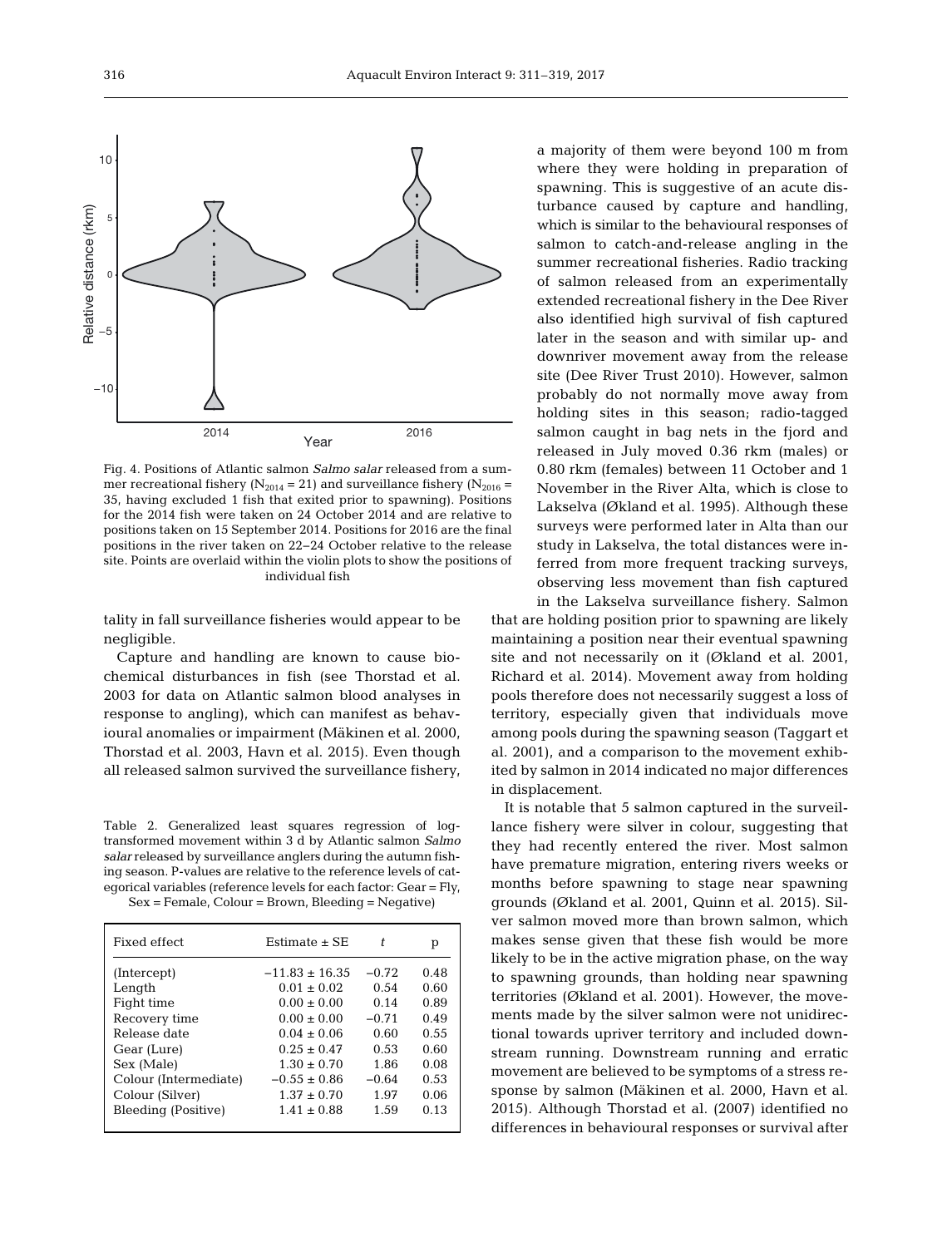catch and release of silver and brown salmon, salmon might have differences in the stress responsiveness at different stages of reproductive maturity. For example, Raby et al. (2013) described an attenuated stress response of Pacific salmon *Oncorhynchus gorbuscha* and *O. keta* on spawning grounds, suggesting a change in physiological pathways later in migration as fish prepare for spawning.

Escaped farmed Atlantic salmon represent an im mediate and growing threat to the conservation of wild salmon populations (Karlsson et al. 2016, Forseth et al. 2017, Glover et al. 2017). Scale sampling showed that 5% of the salmon captured during surveillance fishing were of farmed origin, which is concerning given that there are no farms in the immediate vicinity. The genetic integrity of the Lakselva population was recently characterized as being of moderate quality due to genetic introgression of farmed salmon in the wild population (Forseth & Thorstad 2016, Karlsson et al. 2016). Maintaining re cords of farmed salmon in rivers can assist with longterm tracking of trends in wild salmon conservation, particularly in prioritizing conservation efforts towards rivers where intrusion by farmed salmon is most frequent.

Given that the goal of any monitoring activity should be to minimize impacts on wild fish, other methods could be compared to sampling with rod and reel. However, surveillance fishing appears to be a relatively low-impact method of surveying the spawning stock for farmed fish. Although we observed 100% survival of fish that were released, there was some immediate mortality of fish captured in the surveillance fishery, and we observed acute disturbances to the behaviour, specifically movement away from the release location that is probably beyond the normal activity that salmon engage in during this period. In addition, 1 fish exited the river and was probably lost from the spawning population. Ultimately, the net change in position from September to spawning at the end of October was not different from expected movement based on fish tagged in the early season in 2014, suggesting that most salmon released by surveillance fisheries can return to the spawning population. Future research should make a more direct comparison with a control group to determine what the expected movement of fish is during the autumn and establish to what extent they move within the river. Research should also shift to a more direct quantification of fitness by assessing the spawning success of fish released from the surveillance fishery. Chronic stressors have repeatedly been linked to reproductive suppression or failure in

salmonids (Weiner et al. 1986, Pickering et al. 1987, Campbell et al. 1992). Recreational angling, however, is an acute stressor, and some evidence suggests that fish exposed to acute stressors, even proximate to spawning, can restore homeostasis relatively quickly, which would attenuate any longer-term effects. Pickering et al. (1987) measured decreasing androgenic hormones in the blood of brown trout *Salmo trutta*, which recovered within 24 h in captivity. Correspondingly, Davidson et al. (1994) and Booth et al. (1995) calculated high hatching success of eggs laid and fertilized by Atlantic salmon subjected to simulated late-season angling. Although this is the best available evidence as to whether salmon captured in surveillance fisheries would likely contribute viable progeny, impacts of long-term survival are unknown and deserve further consideration given that hatching success is not an ultimate measure of offspring fitness (e.g. Berntsen & Bech 2016).

In the absence of direct measurements of fitness impairments caused by surveillance fishing, an appropriate precaution would be to maintain a buffer period between the end of surveillance fishing and the initiation of spawning to provide salmon with time to recover. Future studies incorporating a control group will assist with defining an appropriate buffer period, including physiological (e.g. Raby et al. 2015) and behavioural assessments (e.g. Whitney et al. 2016) of the recovery time of salmon after exercise. In general, longer buffer periods will be best but this must be considered against the run timing of farmed fish to ensure a representative sample (Moe et al. 2016, Svenning et al. 2017). Farmed salmon also tend to have a different distribution within the river than wild fish, and have been observed migrating farther upriver than wild fish (Moe et al. 2016); therefore, efforts to refine surveillance fishing methods may be necessary to further ensure representative sampling.

Despite the behavioural disturbance observed among the salmon in Lakselva, capture and release of a small population sample for surveillance fishing is unlikely to affect the spawning in rivers with large stocks. Indeed, any negative impacts may be offset by benefits provided by collecting important information about escaped farmed salmon intrusion that allows for remediation or restoration and contributes to good fisheries management and long-term sustainability. Where rivers are considered to have vulnerable stocks (e.g. small spawning biomass), surveillance fishing could be more damaging to the population, because it is necessary to sample a relatively high proportion of the spawning populations in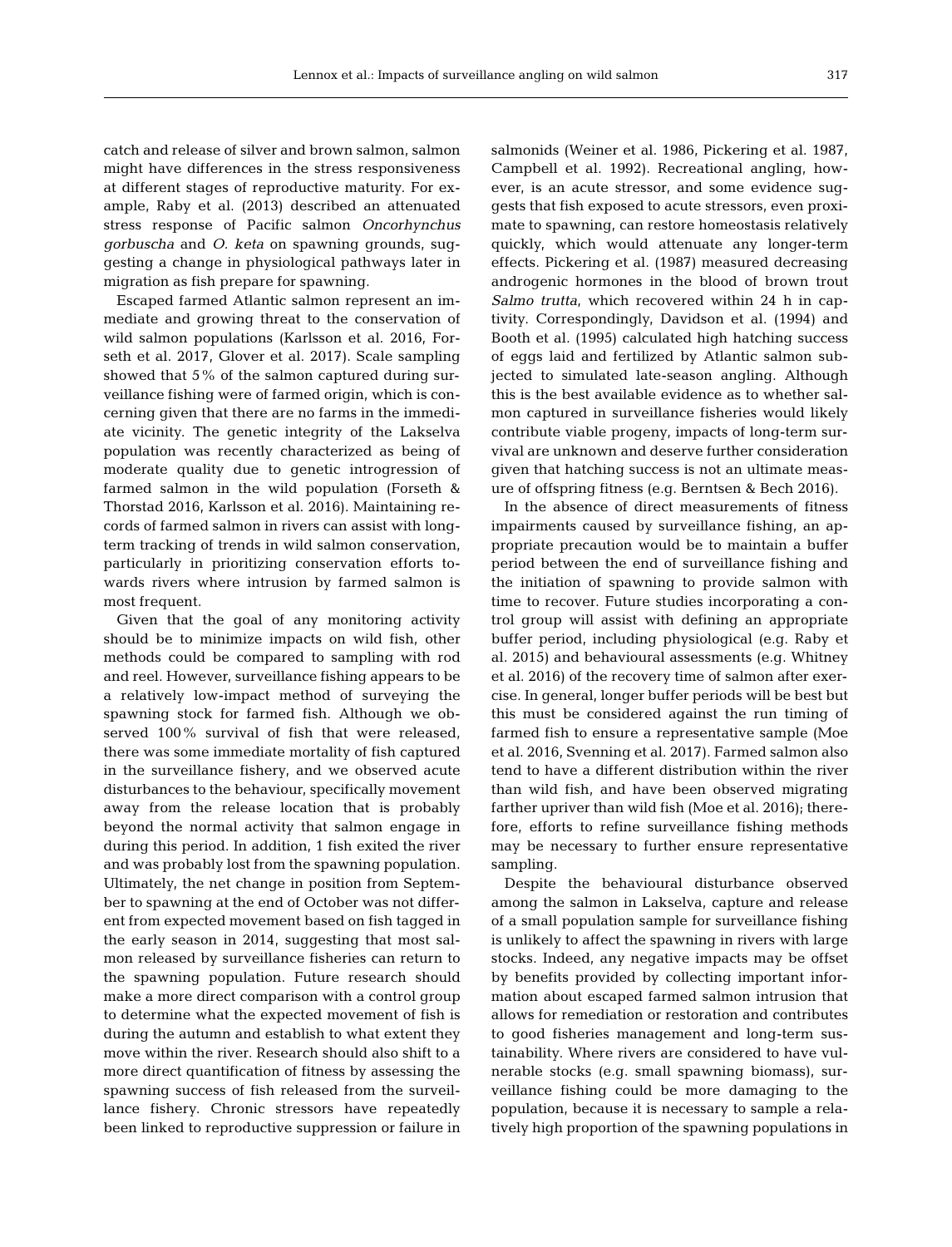such rivers to obtain a statistically justifiable sample size compared to rivers with large wild stocks. Caution should be exercised when implementing surveillance fisheries with river-specific conservation needs and objectives of foremost consideration, particularly in balancing the expected gains in terms of information about the intrusion of escaped farmed salmon in rivers.

*Acknowledgements*. We are grateful to the Lakselva Grunneierforening for their assistance and expertise while working in Lakselv, and we thank the Norwegian Environment Agency and the Norwegian Directorate of Fisheries for funding the study. R.J.L. was supported by a Canada Graduate Scholarship from the Natural Sciences and Engineering Research Council of Canada (NSERC).

## LITERATURE CITED

- [Arlinghaus R, Cooke SJ, Lyman J, Policansky D and others](https://doi.org/10.1080/10641260601149432) (2007) Understanding the complexity of catch-andrelease in recreational fishing: an integrative synthesis of global knowledge from historical, ethical, social, and biological perspectives. Rev Fish Sci 15:75-167
- $\blacktriangleright$  [Berntsen HH, Bech C \(2016\) Incubation temperature influ](https://doi.org/10.1111/jav.00688)ences survival in a small passerine bird. J Avian Biol 47: 141−145
- [Bolstad GH, Hindar K, Robertsen G, Jonsson B and others](https://doi.org/10.1038/s41559-017-0124) (2017) Gene flow from domesticated escapes alters the life history of wild Atlantic salmon. Nat Ecol Evol 1:0124
- [Booth RK, Kieffer JD, Tufts BL, Davidson K, Bielak AT \(1995\)](https://doi.org/10.1139/f95-029) Effects of late-season catch and release angling on anaerobic metabolism, acid-base status, survival, and gamete viability in wild Atlantic salmon *(Salmo salar)*. Can J Fish Aquat Sci 52: 283−290
- [Campbell PM, Pottinger TG, Sumpter JP \(1992\) Stress](https://doi.org/10.1095/biolreprod47.6.1140) reduces the quality of gametes produced by rainbow trout. Biol Reprod 47: 1140−1150
- [Clifford SL, McGinnity P, Ferguson A \(1998\) Genetic](https://doi.org/10.1139/f97-229) changes in Atlantic salmon *(Salmo salar)* populations of northwest Irish rivers resulting from escapes of adult farm salmon. Can J Fish Aquat Sci 55: 358−363
- [Crozier WW \(1993\) Evidence of genetic interaction between](https://doi.org/10.1016/0044-8486(93)90337-X) escaped farmed salmon and wild Atlantic salmon *(Salmo salar* L.). Aquaculture 113: 19−29
	- Davidson K, Hayward J, Hambrook M, Bielak AT, Sheasgreen J (1994) The effects of late-season angling on gamete viability and early fry survival in Atlantic salmon. Can Tech Rep Fish Aquat Sci 1982: 1−12
	- Dee River Trust (2010) Monitoring of the River Dee fishery season extension 2008 − 2010. www.riverdee.org.uk/
	- ESRI (Environmental Systems Research Institute) (2011) ArcGIS Desktop: release 10. Environmental Systems Research Institute, Redlands, CA
	- Ferguson A, Fleming I, Hindar K, Skaala Ø, McGinnity P, Cross TF, Prodöhl P (2007) Farm escapes. In: Verspoor E, Stradmeyer L, Nielsen JL (eds) The Atlantic salmon: genetics, conservation and management. Blackwell Publishing Ltd, Oxford, p 357−398
	- Fiske P, Lund RA, Hansen LP (2005) Identifying fish farm escapees. In:Cadrin SX, Friedland KD, Waldman JD (eds) Stock identification methods. Elsevier Academic

Press, Amsterdam, p 659−680

- [Fleming IA, Hindar K, Mjølnerød IB, Jonsson B, Balstad T,](https://doi.org/10.1098/rspb.2000.1173) Lamberg A (2000) Lifetime success and interactions of farm salmon invading a native population. Proc Biol Sci 267: 1517−1523
	- Forseth T, Thorstad EB (eds) (2016b) Klassifisering av 104 laksebestander etter kvalitetsnorm for villaks (Classification of 104 salmon populations according to the quality norm for wild salmon). Themed Report 4. Vitenskapelig råd for lakseforvaltning, Trondheim
	- Forseth T, Barlaup BT, Finstad B, Fiske P and others (2017) The major threats to Atlantic salmon in Norway. ICES J Mar Sci 74:1496–1513
- [Glover KA, Quintela M, Wennevik V, Besnier F, Sørvik AG,](https://doi.org/10.1371/journal.pone.0043129) Skaala  $\varnothing$  (2012) Three decades of farmed escapees in the wild: a spatio-temporal analysis of Atlantic salmon population genetic structure throughout Norway. PLOS ONE 7: e43129
- [Glover KA, Pertoldi C, Besnier F, Wennevik V, Kent M,](https://doi.org/10.1186/1471-2156-14-74) Skaala Ø (2013) Atlantic salmon populations invaded by farmed escapees: quantifying genetic introgression with a Bayesian approach and SNPs. BMC Genet 14:74
	- Glover KA, Solberg MF, McGinnity P, Hindar K and others (2017) Half a century of genetic interaction between farmed and wild Atlantic salmon: status of knowledge and unanswered questions. Fish Fish (in press), doi:10. 1111/faf.12214
- Gross MR (1998) One species with two biologies: Atlantic salmon *(Salmo salar)* in the wild and in aquaculture. Can J Fish Aquat Sci 55: 131−144
- [Hansen LP, Jacobsen JA \(2003\) Origin and migration of wild](https://doi.org/10.1006/jmsc.2002.1324) and escaped farmed Atlantic salmon, *Salmo salar* L., in oceanic areas north of the Faroe Islands. ICES J Mar Sci 60: 110−119
- [Havn TB, Uglem I, Solem Ø, Cooke SJ, Whoriskey FG,](https://doi.org/10.1111/jfb.12722) Thorstad EB (2015) The effect of catch-and-release angling at high water temperatures on behaviour and survival of Atlantic salmon *Salmo salar* during spawning migration. J Fish Biol 87: 342−359
- [Karlsson S, Moen T, Lien S, Glover K, Hindar K \(2011\)](https://doi.org/10.1111/j.1755-0998.2010.02959.x) Generic genetic differences between farmed and wild Atlantic salmon identified from a 7K SNP-chip. Mol Ecol Resour 11: 247−253
- [Karlsson S, Diserud OH, Fiske P, Hindar K \(2016\) Wide](https://doi.org/10.1093/icesjms/fsw121)spread genetic introgression of escaped farmed Atlantic salmon in wild salmon populations. ICES J Mar Sci 73: 2488−2498
- [Lennox RJ, Uglem I, Cooke SJ, Næsje TF and others \(2015\)](https://doi.org/10.1080/00028487.2014.1001041) Does catch-and-release angling alter the behavior and fate of adult Atlantic salmon during upriver migration? Trans Am Fish Soc 144:400-409
	- Lennox RJ, Cooke SJ, Diserud OH, Havn TB and others (2016) Use of simulation approaches to evaluate the consequences of catch-and-release angling on the migration behaviour of adult Atlantic salmon (*Salmo salar)*. Ecol Model 333:43-50
- [Lennox RJ, Cooke SJ, Davis CR, Gargan P and others \(2017\)](https://doi.org/10.1016/j.biocon.2017.01.022) Pan-Holarctic assessment of post-release mortality of angled Atlantic salmon *Salmo salar.* Biol Conserv 209: 150−158
- [Lund RA, Hansen LP \(1991\) Identification of wild and reared](https://doi.org/10.1111/j.1365-2109.1991.tb00763.x) Atlantic salmon, *Salmo salar* L., using scale characters. Aquacult Res 22:499-508
- [Mäkinen TS, Niemelä E, Moen K, Lindström R \(2000\) Behav](https://doi.org/10.1016/S0165-7836(99)00107-1)iour of gill-net and rod-captured Atlantic salmon (*Salmo*